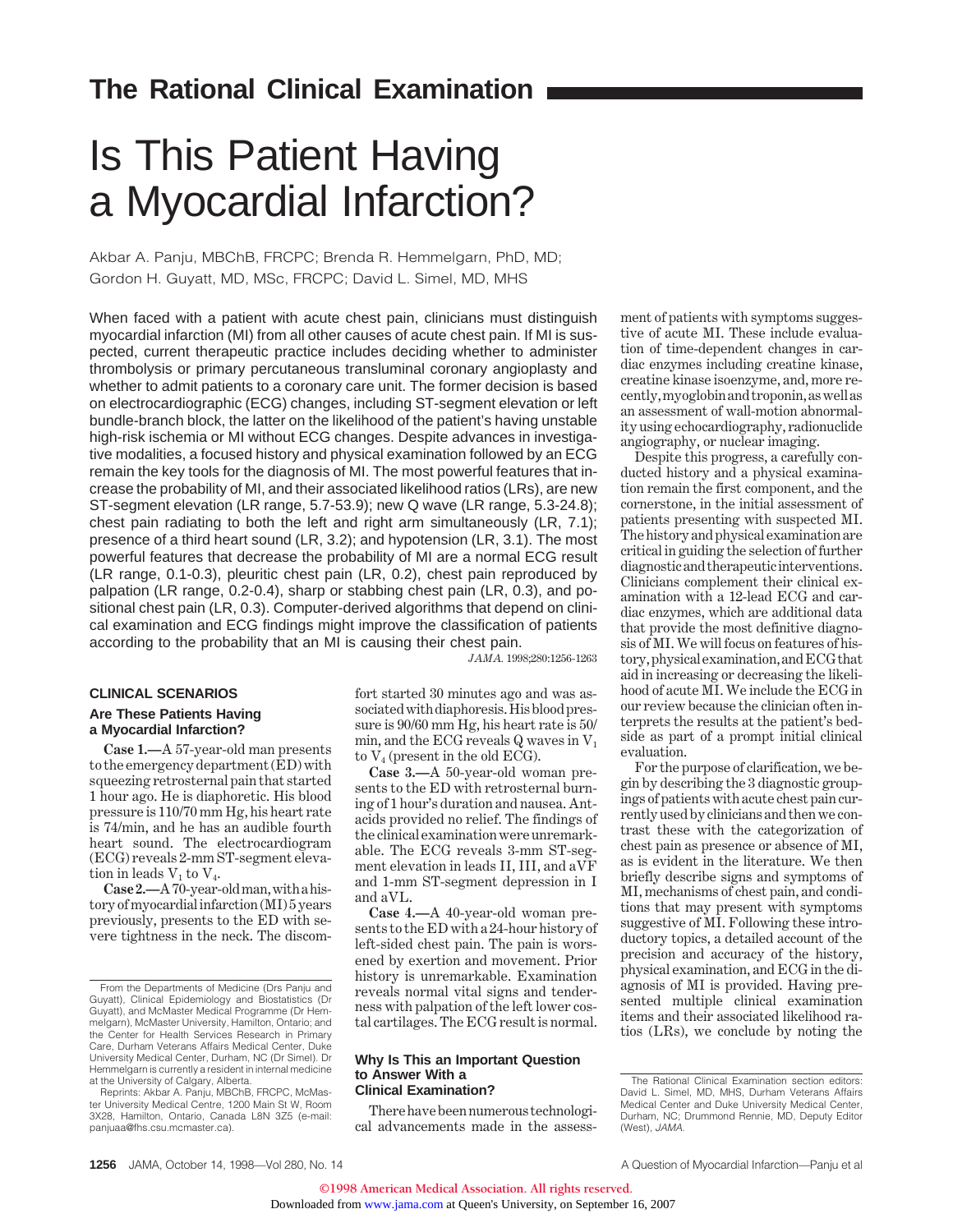Table 1.—Grading of Angina of Effort by the Canadian Cardiovascular Society

| Grade | <b>Description</b>                                                                                                                                                                                                                                                                                                                                                                                 |
|-------|----------------------------------------------------------------------------------------------------------------------------------------------------------------------------------------------------------------------------------------------------------------------------------------------------------------------------------------------------------------------------------------------------|
|       | "Ordinary physical activity does not<br>cause angina," such as walking or<br>climbing stairs. Angina with strenuous<br>or rapid or prolonged exertion at work<br>or recreation.                                                                                                                                                                                                                    |
| Ш     | "Slight limitation of ordinary activity."<br>Walking or climbing stairs rapidly,<br>walking uphill, or walking or stair<br>climbing after meals, in cold, in wind,<br>or under emotional stress, or only<br>during the few hours after awakening.<br>Walking more than 2 blocks on the<br>level and climbing more than 1 flight of<br>ordinary stairs at a normal pace and in<br>normal conditions |
| Ш     | "Marked limitation of ordinary physical<br>activity." Walking 1 or 2 blocks on the<br>level and climbing 1 flight of stairs in<br>normal conditions and at a normal<br>pace.                                                                                                                                                                                                                       |
| IV    | "Inability to carry on any physical activity<br>without discomfort-angina syndrome<br>may be present at rest."                                                                                                                                                                                                                                                                                     |

clinical relevance of this information and by discussing the role of combined findings and clinical prediction rules in the setting of acute MI.

# **DEFINITIONS**

Cardiac ischemic chest pain presents in a spectrum of conditions including angina, unstable angina, and MI. Angina is defined as a discomfort in the chest or adjacent areas caused by myocardial ischemia, usually brought on by exertion, and associated with a disturbance of myocardial function, but without myocardial necrosis.1 Various grading systems of the severity of angina pectoris have been developed. The classification proposed by the Canadian Cardiovascular Society,<sup>2</sup> outlined in Table 1, is a practical one adopted in a variety of settings.

Unstable angina encompasses a spectrum of symptomatic manifestations of ischemic heart disease intermediate betweenstableanginaandacuteMI.Based on historical features, ECG findings (with and without pain), and hemodynamicchanges(lowbloodpressure,third heart sound, mitral regurgitation, and pulmonary crackles), guidelines have been developed to stratify patients with suspected unstable angina into high, intermediate, or low risk of complications after initial evaluation.3 These guidelines also recommend disposition based on initial assessment of risk.

The diagnosis of MI used in most studies is based on criteria proposed by the World Health Organization. In an attempt to standardize the diagnosis of acute MI, the World Health Organization requires evolutionary changes on serially obtained ECG tracings or a rise and fall in serum cardiac markers either with typical ischemic-type chest discomfort and an ECG result that was not nor-



Figure 1.—Diagnostic groupings of acute chest pain based on management strategies.



Figure 2.—Categorization of patients with acute chest pain in studies ascertaining test properties of history, physical examination, and electrocardiogram.

mal or with an ECG progression labeled probable and lesser symptoms.4

#### **Diagnosis in Acute Chest Pain**

Determining the correct diagnosis is imperative to administering the appropriate therapy. The available therapeutic options create the categories for patients presenting to the ED with chest pain or other symptoms suggesting cardiac ischemia. Three distinct management strategies determine the diagnostic groupings clinicians use currently (Figure 1).

For the first group of patients, which includes those with MI and ST-segment elevation or left bundle-branch block (LBBB) (Figure 1, group A), current therapy consists of early thrombolytic therapy and/or emergency percutaneous transluminal coronary angioplasty. A second group of patients includes those with MI, but without ST-segment elevation or LBBB, or those with highrisk unstable angina (Figure 1, group B). These patients require intensive monitoring, immediate administration of aspirin, early administration of  $\beta$ -blockers, and possibly heparin therapy. The third group includes patients with lowrisk unstable angina or nonischemic chestpain(Figure1,groupC).Clinicians may consider either admitting these patients to an intermediate care setting or ward bed or discharging them home with plans for subsequent diagnostic testing to establish the cause of their symptoms. Recenteconomicpressuresonthehealth care system have highlighted the importance of distinguishing the second from the third group of patients.

Ideally, we should have information that allows us to classify patients into 1 of these 3 groups. Importantly, this is not, however, the issue addressed by most studies of the history and physical examination in the setting of acute chest pain. Rather, as shown in Figure 2, studies reviewed classified patients with acute chest pain into 2 groups based on the presence (group 1) or absence (group 2) of MI. Specifically, all patients with MI (Figure 1, groups A and B) are compared with all those without MI (Figure 1, group C).

The results of studies that used the Figure 2 design may mislead clinicians who need to discriminate between the 3 groups of patients as shown in Figure 1. Clinical features that fail to distinguish patients with infarct or high-risk unstable angina from those with low-risk unstable angina or nonischemic chest pain might still be useful in the decision about whether to admit to a monitored bed in an acute care hospital. The study design that most investigators have chosen, depicted in Figure 2, does not correlate with the current triage of chest pain patients based on the therapeutic options available. Current therapeutic interventions for MI require the presence of ECG changes. It will, however,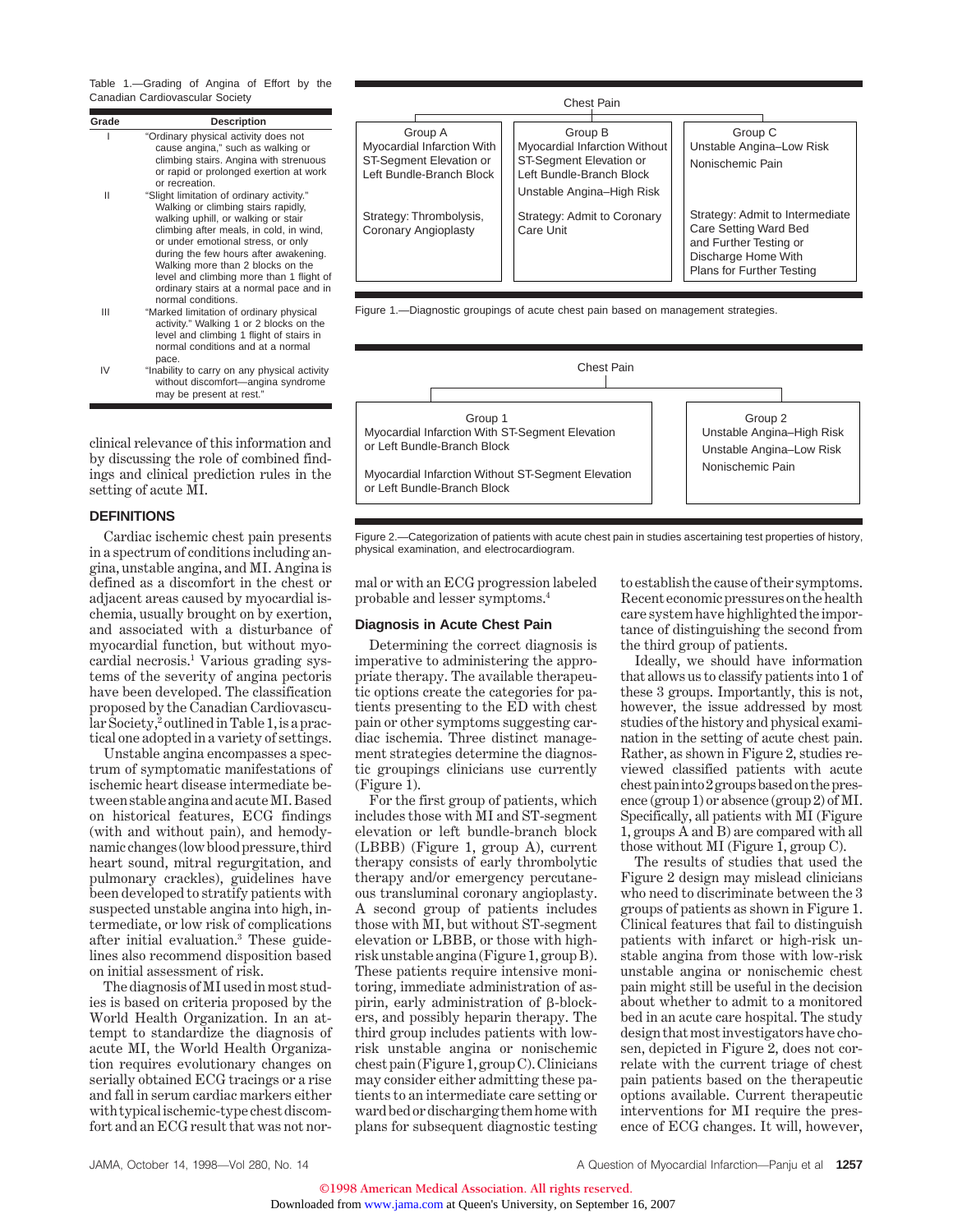

Figure 3.—Cardiac and noncardiac conditions presenting with chest pain.

provide clinically important information when we have interventions that are clearly useful in acute MI both with and without ECG changes. In the interim, this review will aid the reader in identifying features of the history, physical examination, and ECG that help differentiate acute MI, both with and without ECG changes, from non-MI patients. Clinicians must avoid misinterpreting the diagnostic information we will present as if it were useful in differentiating between the 3 groups in Figure 1.

#### **Relevant Signs and Symptoms**

Patients with acute MI typically present with a characteristic combination of signs and symptoms, as outlined in standard textbooks of medicine. Pain is described as being the most common presenting complaint, and considerable emphasis is placed on the characteristics of the pain, including its location, duration, radiation, and quality. Location of the pain includes the central portion of the chest or epigastrium, with potential radiation to the arms, neck, jaw, or less commonly to the abdomen and back. Quality of the chest pain is characteristically described using adjectives such as squeezing, crushing, and pressure.

Other symptoms also may be present, including diaphoresis, nausea, vomiting, weakness, and syncope. While certain featureshavebeenidentifiedasbeingimportant in recognizing MI, follow-up data from the Framingham Study cohort estimatethatapproximately25%ofinfarcts may go unrecognized due to either lack of chest pain or atypical symptoms.<sup>5</sup>

## **Mechanism of Chest Pain in MI**

Three quarters of all patients with recognized acute MI present with chest

pain.6 Cardiac ischemic pain originates in the myocardium, where free nerve endings are the sensory receptors. Cardiac afferent impulses travel through fibers in the cardiac sympathetic nerves, the upper 5 sympathetic ganglia, the white rami communicants, the gray rami, and then via the upper 4 or 5 thoracic roots. Cardiac afferent impulses project to the dorsal horn convergent neurons and subsequently travel via the spinothalamic tract to the thalamus and subsequently to the cortex, where the cardiac stimuli are decoded.

Afferent impulses also travel in the cholinergic fibers of the vagus nerve, many of which arise from the inferior cardiac wall. The signs and symptoms of nausea, bradycardia, and hypotension, which appear to be more prevalent in patients with inferior wall MI, are believed to be related to the larger number of vagal afferent fibers located in the inferior cardiac wall.7

Like other visceral sensations, myocardial pain is poorly and variably localized. In addition, sensations originating in other intrathoracic structures (particularly the esophagus) can cause pain that is indistinguishable from cardiac pain.

## **Conditions That May Present With Symptoms Suggestive of MI**

There are many other clinical conditions that can present with symptoms suggestive of acute MI, which can be broadly divided into cardiac and noncardiac disorders. The noncardiac causes of chest pain are further divided into gastroesophageal diseases and nongastroesophageal diseases, while the cardiac causes are grouped into ischemic and nonischemic conditions. Figure 3 illus-

trates the most common of these conditions, but is not all-inclusive.

Given the diversity of the conditions presenting with chest pain, and the extent of the diagnostic testing that would be required, it is difficult to determine the relative frequency of each of these conditions occurring in the setting of chest pain. Pozen et al,<sup>8</sup> in an evaluation of 1032 patients presenting to the ED with a chief symptom of chest pain, including follow-up ECG and cardiac enzyme tests for both hospitalized and nonhospitalized patients, reported an overall incidence of acute ischemia of 29% (ischemia included new-onset or unstable angina and MI). In an attempt to determine the etiology of noncardiac chest pain, Panju et al<sup>9</sup> conducted further cardiac and gastrointestinal investigations in 100 patients discharged from the coronary care unit (CCU) with chest pain not yet diagnosed (8.1% of the CCU admissions for chest pain). More than 75% of these patients had evidence of esophageal disorders by objective testing, including 24-hour intraesophageal pH monitoring, upper gastrointestinal tract endoscopy with biopsy, esophageal motility studies, or upper gastrointestinaltractbariumseries.Theseresultsare generalizable to patients discharged from the CCU with chest pain not yet diagnosed, a distinct subset of the patients with noncardiac chest pain presenting to the ED.

#### **METHODS**

# **Inclusion Criteria of Tests for Precision and Accuracy**

Given the limited number of studies that have focused on the precision of the history, physical examination, and ECG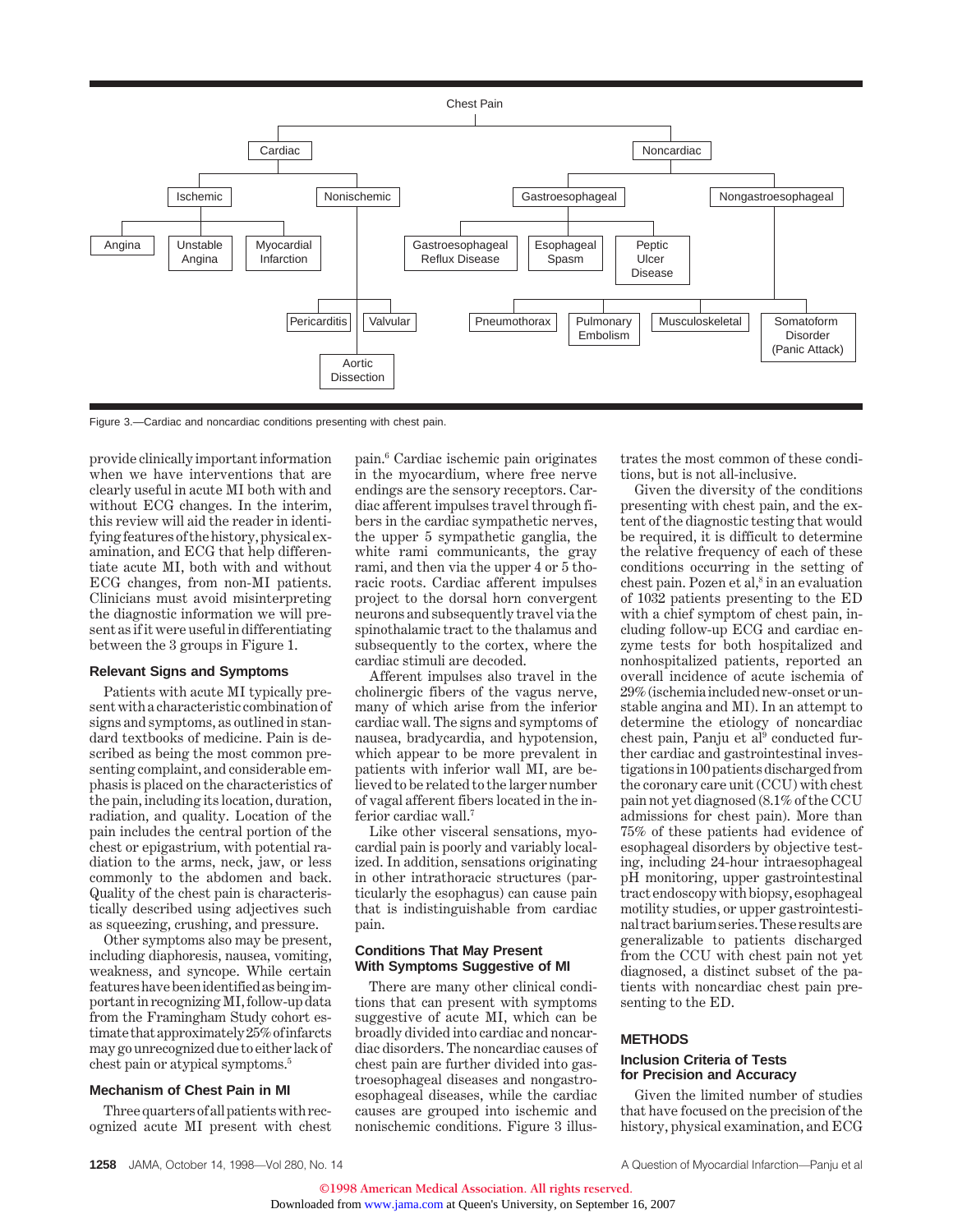#### Table 2.—Interobserver Agreement in Recording Chest Pain Histories\*

|                                               | Inpatients ( $N = 197$ ) |                                   | Outpatients ( $N = 112$ )        |                               |
|-----------------------------------------------|--------------------------|-----------------------------------|----------------------------------|-------------------------------|
| <b>Attribute</b>                              | Two<br>Internists, k     | Internist and<br>Questionnaire, k | Nurse and<br>Internist, $\kappa$ | Nurse and<br>Questionnaire, k |
| Pain radiates to left arm                     | 0.89                     | 0.58                              | 0.43                             | 0.41                          |
| Pain relieved by nitroglycerin                | 0.79                     | 0.51                              | 0.94                             | 0.77                          |
| History of myocardial infarction              | 0.78                     | 0.81                              | 0.70                             | 0.81                          |
| Pain in substernal location                   | 0.74                     | 0.50                              | 0.38                             | 0.19                          |
| Pain brought on by exertion                   | 0.63                     | 0.51                              | 0.42                             | 0.22                          |
| Pain described as "pressure"                  | 0.57                     | 0.37                              | 0.49                             | 0.50                          |
| Patient must stop activities when pain occurs | 0.50                     | 0.47                              | 0.44                             | 0.40                          |
| Pain brought on by cough or deep breath       | 0.44                     | 0.30                              | 0.55                             | 0.62                          |
| Pain described as "sharp"                     | 0.30                     | 0.26                              | 0.33                             | 0.31                          |
| Pain brought on by moving arms or torso       | 0.27                     | 0.44                              | 0.52                             | 0.54                          |

\*Adapted, with permission, from Hickan et al.12

in the diagnosis of MI, we developed a broad set of inclusion criteria. We included studies that consisted of an assessment of the interobserver and/or intraobserver variation, of features of the history, physical examination, and ECG among patients with chest pain or a diagnosis of MI.

For the accuracy of the history, physical examination, and ECG, we included studies that met the following criteria:  $(1)$  patients: those with chest pain thought to be ischemic in nature; (2) test: history, physical examination, or ECG described in adequate detail; (3) outcome: MI or no infarction using the definition described above; (4) sample size: studies with a sample size of at least 200 patients.

#### **Search Strategy**

For both precision and accuracy of the history, physical examination, and ECG we performed an English-language MEDLINE search from 1980 using the following Medical Subject Heading (MeSH) terms and search strategy: (1)*medical history taking* or *physical examination*and *myocardial infarction*or *chest pain* and (2) *reproducibility of results* or *observer variation* and *myocardial infarction* or *chest pain*. A textword search was also performed using *interobserver, intraobserver, accuracy, precision, reliability, sensitivity, specificity*, and*myocardial infarction*or c*hest pain*. Additional search strategies for accuracy included the term*myocardial infarction*, *diagnosis* (subheading). For all strategies, references from appropriate articles were reviewed to provide additional references for this article. Of the 14 references used to assess the precision and accuracy of the history, physical examination, and ECG in the diagnosis of acute MI, 12 were obtained from the MEDLINE search strategy outlined and 2 from the review of reference lists.

# **Selection of Articles**

One author (B.R.H.) initially screened the titles and abstracts. If she felt the articles might be relevant, she and another author (A.A.P.) reviewed the articles in detail and determined their eligibility.

## **Methodologic Quality Assessments**

We evaluated the methodologic quality of articles addressing the accuracy of history, physical examination, or ECG using criteria adapted from Sackett and Goldsmith and previously used in this series.10A grade A designation meant an independent, blind comparison of sign or symptom with a "gold standard" among 500 or more consecutive patients suspected of having the target condition; grade B meant an independent, blind comparison of sign or symptom with a goldstandardamongfewerthan500consecutive patients suspected of having the target condition; grade C meant an independent, blind comparison of sign or symptom with a standard of uncertain validity; or independent, blind comparison of sign or symptom with a gold standard among nonconsecutive patients suspected of having the target disorder.

#### **Analysis**

To calculate LRs for features of the history, physical examination, and ECG, we considered studies suitable for combination if the sensitivity and specificity met 1 of the following criteria:  $(1)$   $\chi^2$  test of sensitivity and specificity excluding statistically significant heterogeneity  $(P>0.05)$  or  $(2)$  range of sensitivity and specificity across studies of 15% or less. We pooled studies satisfying at least 1 criterion and calculated LRs by simple combination of results across studies. The 95% confidence intervals were calculated according to the method of Simel  $et$  al. $11$ 

#### **RESULTS**

# **Precision of the History and Physical Examination**

Precision refers to the degree of variation between observers (interobserver

Table 3.—Interobserver Agreement in Assessment of Physical Symptoms and Signs of Heart Failure in Myocardial Infarction Patients\*

| <b>Physical Sign</b> | Range, <sub>K</sub> |
|----------------------|---------------------|
| Dyspnea              | $0.62 - 0.75$       |
| Displaced apex beat  | $0.53 - 0.73$       |
| $S3$ gallop          | $0.14 - 0.37$       |
| Rales                | $0.12 - 0.31$       |
| Neck vein distention | $0.31 - 0.51$       |
| Hepatomegaly         | $0.00 - 0.16$       |
| Dependent edema      | $0.27 - 0.64$       |

\*Adapted, with permission, from Gadsboll et al.14

variation) or within observers (intraobserver variation) regarding a particular clinical finding. Hickan and colleagues $12$ studied the precision of an important aspect of the history, namely that of chest pain. They assessed the interobserver agreement in chest pain histories obtained by general internists, nurse practitioners, and self-administered questionnaires for 197 inpatients and 112 outpatients with chest pain. As outlined in Table 2, the 2 internists, who each independently interviewed 47 of 197 inpatients, showed high agreement for 7 of the 10 items, including location and description of the pain, as well as aggravating and relieving factors. Agreement was slightly lower between internist and questionnaire and between the nurse practitioners and internist, with the lowest level of agreement between nurse and questionnaire. Features of the chest pain associated with a lower probability of MI, namely pleuritic, positional, and sharp chest pain, typically showed a lower level of agreement for all comparisons.

The precision of the history obtained is also dependent on the reliability of the sources themselves. Kee and colleagues<sup>13</sup> assessed the reliability of a reported family history of MI from patients who had recently survived MI with that of other documented sources including hospital charts and death certificates.Theyreportedamoderatelevel of agreement with a  $\kappa$  of 0.65.

Few studies have evaluated the precision of features of the physical examination in the assessment of patients with suspected MI. One study did evaluate the interobserver agreement between 3 clinicians in the assessment of physical symptoms and signs of heart failure in 102 MI patients.14 As shown in Table 3, agreement was high for dyspnea, as well as for the displaced apex beat. However, the level of agreement for the other physical symptoms and signs of heart failure, particularly the assessment of pulmonary rales and hepatomegaly, was considerably lower.

# **Precision of the ECG Interpretation**

Unfortunately, most studies that have assessed the precision of ECG interpretation have simply reported the percent-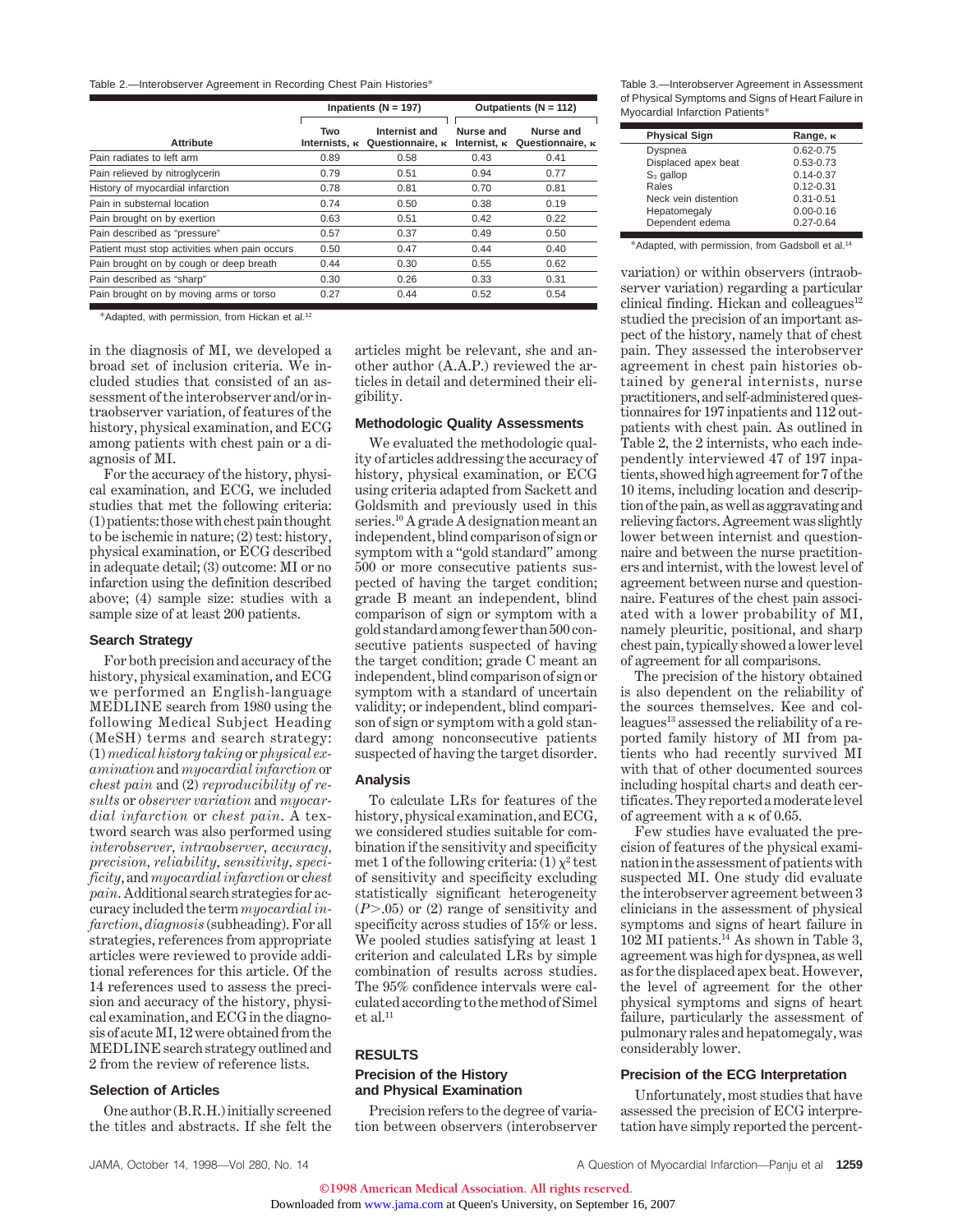| Table 4.—Features of Studies Used to Determine Accuracy of the History, Physical Examination, and Electrocardiogram |  |  |
|---------------------------------------------------------------------------------------------------------------------|--|--|
|---------------------------------------------------------------------------------------------------------------------|--|--|

|                                     | Methodologic |                                                                                    | Incidence of                  | No. of Patients |                                      |                      |
|-------------------------------------|--------------|------------------------------------------------------------------------------------|-------------------------------|-----------------|--------------------------------------|----------------------|
| Source, y                           | Quality*     | <b>Inclusion Criteria</b>                                                          | Myocardial Infarction (MI), % | (% Women)       | Age, y                               | Country              |
| Rude et al. <sup>21</sup> 1983      | Α            | Consecutive patients admitted to<br>coronary care unit (CCU) with<br>suspected MI  | 48.9                          | 3697 (38)       | $Mean = 61$                          | <b>United States</b> |
| Yusuf et al. <sup>22</sup> 1984     | B            | Consecutive patients admitted to CCU<br>with suspected MI                          | 85.1                          | 475 (15.4)      | Mean = $56.2$                        | United Kingdom       |
| Pozen et al, <sup>8</sup> 1984      | A            | Consecutive patients presenting to<br>emergency department (ED) with<br>chest pain | <b>NR</b>                     | 2801 (NR)       | Males $\geq 30$<br>Females $\geq 40$ | <b>United States</b> |
| Lee et al, <sup>23</sup> 1985       | A            | Consecutive patients presenting to ED<br>with chest pain                           | 17.4                          | 596 (52.0)      | $\geq$ 25                            | <b>United States</b> |
| Tierney et al, <sup>24</sup> 1986   | B            | Consecutive patients presenting to ED<br>with chest pain                           | 12.4                          | 492 (NR)        | Males $\geq 30$<br>Females $\geq 40$ | <b>United States</b> |
| Herlihy et al, <sup>25</sup> 1987   | B            | Consecutive patients admitted to CCU<br>with suspected MI                          | 44.5                          | 265 (NR)        | Not reported                         | <b>United States</b> |
| Klaeboe et al, <sup>26</sup> 1987   | B            | Consecutive patients admitted to CCU<br>with suspected MI                          | 59.1                          | 237 (35.8)      | $Range = 29-90$                      | Norway               |
| Rouan et al. <sup>27</sup> 1989     | A            | Consecutive patients presenting to ED<br>with chest pain                           | 14.4                          | 7115 (50.0)     | $\geq$ 30                            | <b>United States</b> |
| Solomon et al. <sup>28</sup> 1989   | A            | Consecutive patients presenting to ED<br>with chest pain                           | 14.5                          | 7734 (50.3)     | $\geq$ 30                            | <b>United States</b> |
| Berger et al, <sup>29</sup> 1990    | B            | Consecutive patients admitted to hospital<br>with chest pain                       | 36.0                          | 278 (30.9)      | 57.2                                 | Switzerland          |
| Weaver et al, <sup>30</sup> 1990    | C            | Patients with chest pain brought to ED<br>by paramedics                            | 18.3                          | 2472 (NR)       | $<$ 75                               | <b>United States</b> |
| Jonsbu et al. <sup>31</sup> 1991    | B            | Consecutive patients admitted to hospital<br>with suspected MI                     | 36.5                          | 200 (NR)        | Not reported                         | Norway               |
| Karlson et al, <sup>32</sup> 1991   | A            | Consecutive patients admitted to hospital<br>with suspected MI                     | 19.6                          | 4690 (NR)       | Not reported                         | Sweden               |
| Kudenchuk et al, <sup>33</sup> 1991 | C            | Patients brought to ED by paramedics                                               | 32.9                          | 1189 (34)       | $\leq 74$                            | <b>United States</b> |

\*See "Methodologic Quality Assessments" subsection of the text for an explanation of these grades.

age agreement between clinicians, without taking into account chance agreement through the use of  $\kappa$  or other statistical measures.15 Precise interpretations are important because they are made at the bedside and set off immediate management strategies. There are several factors that may influence the interpretation of the ECG, including the clinical observation of the patient and clinical data (expectation bias), as well as the training and experience of the individual reading the ECG. Although they must be interpreted with caution, the results of earlier studies suggest appreciable variability in precision in the interpretation of ECGs.

In one of the earlier studies,  $^{16}$  10 clinicians with experience in cardiology read 100 ECGs on 2 separate occasions and classified the tracings as normal, abnormal, or infarction. The 3 clinicians agreed completely in only one third of the ECGs. Followingasecondreading,theclinicians disagreed with 1 of 8 of their original reports. Gjorup et al<sup>17</sup> had 16 residents in internal medicine read 107 ECGs of suspectedMIpatientsandassessedwhether signs indicative of acute infarction were present. There was disagreement in approximately 70% of the cases.

Brush et al<sup>18</sup> reported much higher agreement in a study in which 2 clinicians classified 50 ECGs according to evidenceofinfarction,ischemiaorstrain, left ventricle hypertrophy, LBBB, or paced rhythm. They obtained agreement in 45 of the 50 cases ( $\kappa = 0.69$ ).

The precision in the interpretation of ECGs appears to increase with experience. Eight cardiologists interpreted ECGs of 1220 clinically validated cases of various cardiac disorders including anterior, inferior, or combined MI, as well as right,left,orbiventricularhypertrophy.19 The interobserver agreement between cardiologists was reasonably high, with an average  $\kappa$  of 0.67. For the 125 selected ECGs that were read twice by each cardiologist, different diagnoses were given for 10% to 23% of the ECGs (intraobserver reproducibility, 76.8%-90.4%).

Sgarbossa et al<sup>20</sup> have assessed the precision of features of the ECG that may aid in the diagnosis of acute MI in the presence of LBBB. In this study, 4 investigators read 2600 ECGs and achieved a k of more than 0.85 for QRScomplex and T-wave polarities, with a high degree of correlation among the investigators for interpretation of ST-segment deviation (Pearson product moment correlation coefficient,  $>0.9$ ).

# **Studies Used to Determine Accuracy of the History, Physical Examination, and ECG**

Table 4 summarizes features of the 14 studies<sup>8,21-33</sup> used to determine the accuracy of the history, physical examination, and ECG in the diagnosis of acute MI. Five of the studies included consecutive patients presenting to the ED with chest pain,  $8,23,24,27,28$  7 included patients admitted to the hospital or CCU for suspected MI,<sup>21,22,25,26,29,31,32</sup> and 2 included patients with chest pain brought to the ED by paramedics. $30,33$ 

The studies examined a variety of features of the clinical examination and ECG. For the sake of relevance and clarity we have chosen to present only the results of those variables in which an LR of 2.0 or more or 0.5 or less was obtained. These studies provide the best available evidence for identifying those features that aid in the diagnosis of MI.

#### **Accuracy of the History and Physical Examination**

Nine of the studies outlined in Table 4 reported the relation between features of the clinical examination of patients presenting to the ED with chest pain, as determined by physicians, with that of the final diagnosis of MI. In all studies, the gold standard for the diagnosis of MI was based on cardiac enzyme and ECG changes, except for the study by Weaver et al $^{30}$  in which the discharge diagnosis was used to define acute MI. Although features of the clinical examination are extremely insensitive in diagnosing MI, they are reasonably specific and their presence is more likely to occur in patients with MI.

As noted in Table 5, chest pain radiationwastheclinicalfeaturethatincreased the probability of MI the most, with a wider extension of pain associated with the highest likelihood of MI. In particular, chest pain radiating to the left arm was twice as likely to occur in patients with, as opposed to those without, MI, while ra-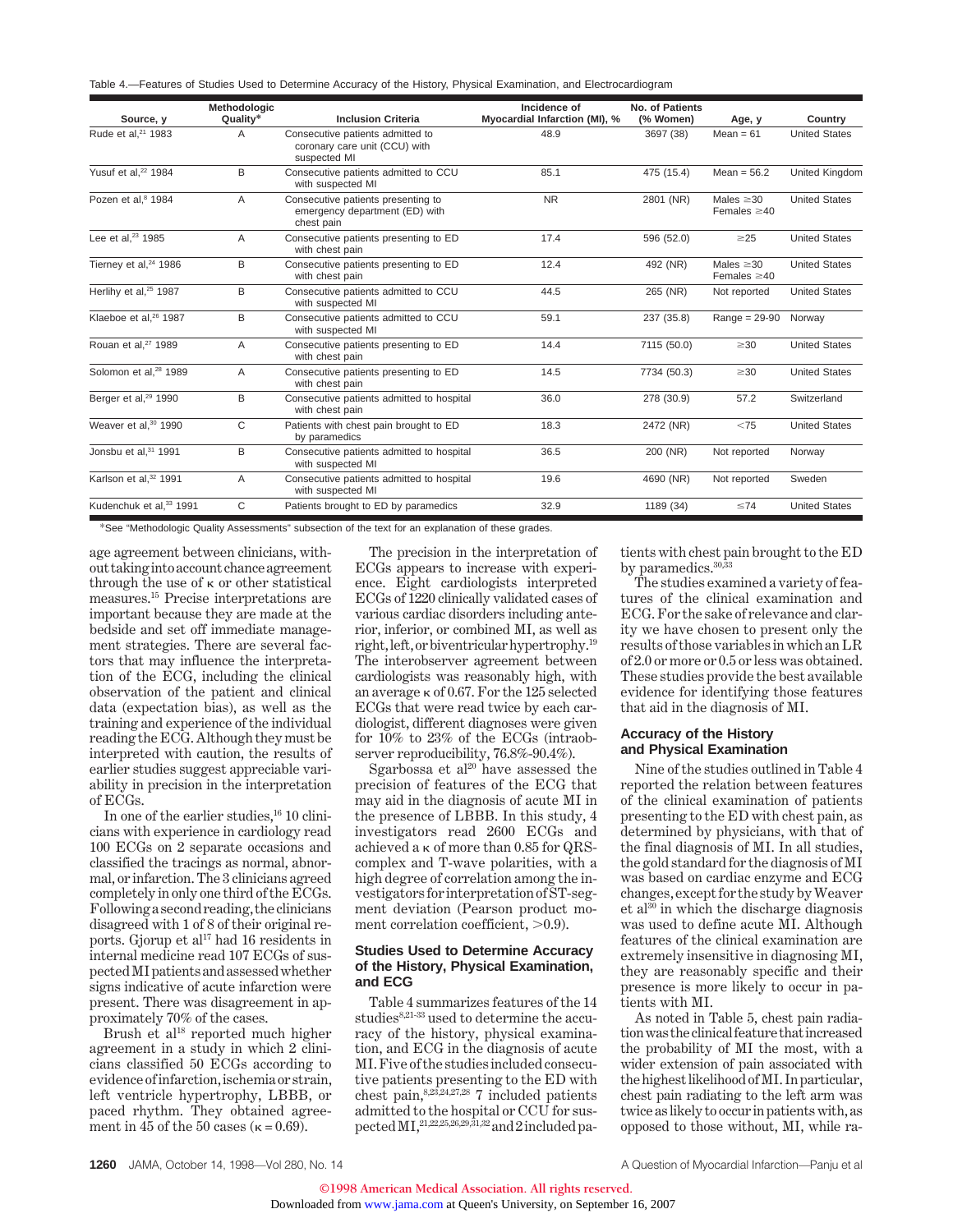diation to the right shoulder was 3 times as likely and radiation to both the left and right arm was 7 times as likely to occur in such patients. Chest pain radiating to the right arm alone has been reported to be an extremely specific, but insensitive, marker of MI (LR, 8.9; 95% confidence interval,1.1-75.1).29However,asreflected by the width of the confidence interval, these results were based on a small number of subjects (6 of the 100 patients with MI) and must therefore be interpreted with caution.

Further aspects of the chest pain, including presence of pain in the chest or left arm, and chest pain described as the most important symptom were associated with LRs of 2.7 and 2.0, respectively. Other items of the history that aided in the diagnosis of MI included history of MI, nausea and vomiting, and diaphoresis ( $LRs \leq 3.0$  past history and a combined LR of 1.9 and 2.0 for nausea and vomiting and diaphoresis).

A number of features from the history and clinical examination thought to be useful in determining the presence of MI were in fact of little value in establishing such a diagnosis. Features of the history, including age above 60 years, male sex, history of angina or coronary artery disease, history of nitroglycerin use, duration of chest pain greater than 60 minutes, constant or episodic chest pain, and chest pain of sudden onset, were all associated with LRs of less than 2. Adjectives used to describe the quality of the chest pain, including that of pressure, aching, and squeezing, were also associated with LRs of less than 2. Therefore, none of these features carry information independently useful in establishing an MI diagnosis.

The 3 components of the physical examination associated with LRs higher than 2 included hypotension, presence of a third heart sound, and pulmonary crackles on auscultation (LRs of 3.1, 3.2, and 2.1, respectively). Dyspnea was not found to be an important component of the clinical examination. Other features frequently described in the assessment of the patient with chest pain, including bradycardia and tachycardia, were not evaluated.

Cardiac risk factors, including hypertension, smoking, obesity, hypercholesterolemia, diabetes, and a family history ofcardiovasculardisease,arefrequently included in the history of a patient presenting with chest pain. However, current evidence provides little support for the diagnostic value of a history of these risk factors. In 3 large studies of patients presenting to the ED with chest pain, none of the classic cardiac risk factors emerged as independent predictors of acute $\rm ML^{8,34,35}$ 

Table 5.—Clinical Features That Increase the Probability of a Myocardial Infarction in Patients Presenting With Acute Chest Pain

|                                                 | <b>Likelihood Ratio</b>   |                |
|-------------------------------------------------|---------------------------|----------------|
| <b>Clinical Feature</b>                         | (95% Confidence Interval) | Reference      |
| Pain in chest or left arm                       | $2.7*$                    | 8              |
| Chest pain radiation                            |                           |                |
| Right shoulder                                  | $2.9(1.4-6.0)$            | 24             |
| Left arm                                        | $2.3(1.7-3.1)$            | 29             |
| Both left and right arm                         | $7.1(3.6-14.2)$           | 29             |
| Chest pain most important symptom               | $2.0*$                    | 8              |
| History of myocardial infarction                | $1.5 - 3.0 +$             | 8, 24          |
| Nausea or vomiting                              | $1.9(1.7-2.3)$            | 24, 25, 29, 31 |
| <b>Diaphoresis</b>                              | $2.0(1.9-2.2)$            | 24, 28, 31     |
| Third heart sound on auscultation               | $3.2(1.6-6.5)$            | 24             |
| Hypotension (systolic blood pressure ≤80 mm Hg) | $3.1(1.8-5.2)$            | 30             |
| Pulmonary crackles on auscultation              | $2.1(1.4-3.1)$            | 24             |

\*Data not available to calculate confidence intervals.

†In heterogeneous studies the likelihood ratios are reported as ranges.

Table 6.—Clinical Features That Decrease the Probability of a Myocardial Infarction in Patients Presenting With Acute Chest Pain

|                                    | <b>Likelihood Ratio</b>   |            |
|------------------------------------|---------------------------|------------|
| <b>Clinical Feature</b>            | (95% Confidence Interval) | Reference  |
| Pleuritic chest pain               | $0.2(0.2-0.3)$            | 23, 24, 28 |
| Chest pain sharp or stabbing       | $0.3(0.2-0.5)$            | 23.24      |
| Positional chest pain              | $0.3(0.2-0.4)$            | 23.28      |
| Chest pain reproduced by palpation | $0.2 - 0.4*$              | 23. 24. 28 |

\*In heterogeneous studies the likelihood ratios are reported as ranges.

Table 6 presents clinical features that decrease the probability of MI. Chest pain described as pleuritic, sharp, stabbing, or positional decreased the likelihood of MI significantly. In addition, chest pain reproduced by palpation on physical examination was associated with a low LR, ranging from  $0.2$  to  $0.4$ .

#### **Accuracy of the ECG**

Eight studies addressed the accuracy of the ECG in diagnosing MI. The results reported in this article are for interpretation of the ECGs by clinicians and not by computer algorithms. Interpretation of the ECG was by an independent physician blinded to the clinical data in 5 of the studies,  $8,21,22,32,33$  by the ED physician alone in 2 others, $23,27$  and by the ED physician with a review by an independent physician blinded to the clinical data in 1.24 In all studies the gold standard for the diagnosis of MI was based on cardiac enzymes, except for the study by Kudenchuk et al, $3\overline{3}$  in which the hospital discharge diagnosis was used to define MI.

Several features of the ECG have been used to assist in the diagnosis of acute MI. The most common characteristics include the presence of Q waves, ST-segment elevation or depression, and T-wave inversion. As noted in Table 7, there was a considerable degree of variability between studies for some of these features. New ST-segment elevation was the most powerful feature in increasing the probability of MI, with the LRs ranging from 5.7 to 53.9. The presence of a new Q wave was also much more likely to occur in patients with, as opposed to those without, MI, with LRs ranging from 5.3 to 24.8, although the usefulness of this finding was reduced when patients with old Q waves were included.

ST-segmentdepression,whethernew or known to have been present previously, and new T-wave peaking or inversion were all approximately 3 times as likely to occur in patients with, as opposed to those without, MI. In addition, conduction defects, particularly those reported to be new, also increased the probability of MI.

A normal ECG decreased the probability of MI the most and was associated with LRs of 0.1 to  $0.3.^{\scriptscriptstyle 19,20,26,31}$ 

#### **The Role of Combined Findings and Clinical Prediction Rules for MI**

Clinicians are frequently presented with multiple clinical examination items, each of which can be considered a separate diagnostic test for establishing the diagnosis of MI. The challenge in situations such as this is in knowing how to combine the LRs from these multiple tests to obtain an accurate estimate of the posttest probability of MI. The simple serial multiplication of LRs that has been proposed assumes that the tests are conditionally independent,<sup>15</sup> that is, that the patient's results on one test bear no relationship to the results on any of the other tests. As demonstrated by Holleman and Simel,<sup>36</sup> violation of the conditional independence as-

JAMA, October 14, 1998—Vol 280, No. 14 A Question of Myocardial Infarction—Panju et al **1261**

Downloaded from [www.jama.com](http://www.jama.com) at Queen's University, on September 16, 2007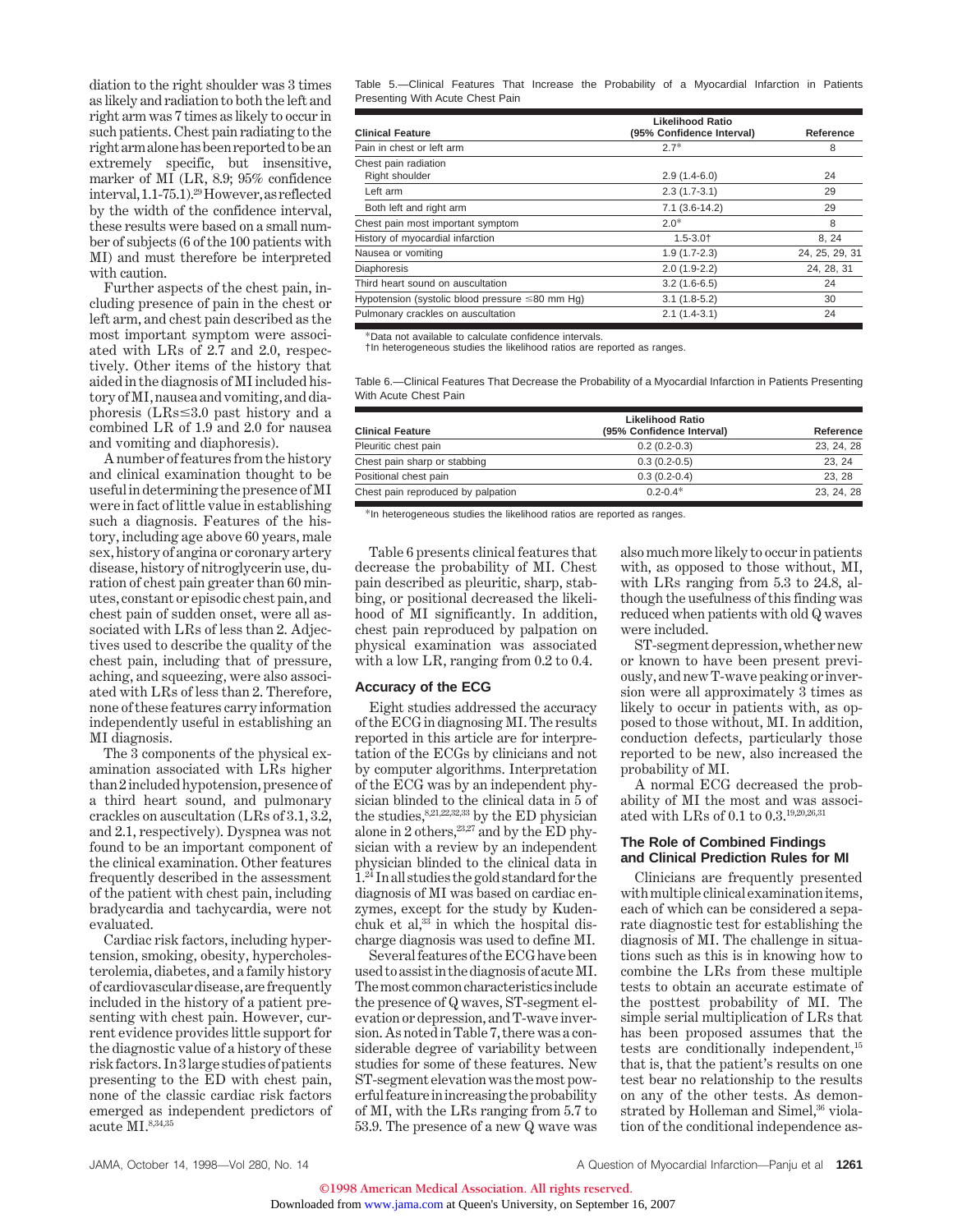Table 7.—Features of the Electrocardiogram That Increase the Probability of a Myocardial Infarction in Patients Presenting With Acute Chest Pain

|                                             | <b>Likelihood Ratio</b>   |                |
|---------------------------------------------|---------------------------|----------------|
| Feature of the Electrocardiogram            | (95% Confidence Interval) | Reference(s)   |
| New ST-segment elevation $\geq 1$ mm        | $5.7 - 53.9*$             | 21-24, 32, 33  |
| New Q wave                                  | $5.3 - 24.8*$             | 21, 24, 32, 33 |
| Any ST-segment elevation                    | $11.2(7.1-17.8)$          | 24             |
| New conduction defect                       | $6.3(2.5-15.7)$           | 24             |
| New ST-segment depression                   | $3.0 - 5.2$ *             | 21, 24, 32     |
| Any Q wave                                  | $3.9(2.7-5.7)$            | 24             |
| Any ST-segment depression                   | $3.2(2.5-4.1)$            | 24             |
| T-wave peaking and/or inversion $\geq 1$ mm | $3.1+$                    | 8              |
| New T-wave inversion                        | $2.4 - 2.8*$              | 24, 32, 33     |
| Any conduction defect                       | $2.7(1.4-5.4)$            | 24             |
|                                             |                           |                |

\*In heterogeneous studies the likelihood ratios are reported as ranges.

†Data not available to calculate confidence intervals.

sumption can yield inaccurate posttest probabilities of disease. Unfortunately, the precision and accuracy of combination of findings were not reported in the studies included in this review. However, the combination of clinical findings are assessed in clinical prediction rules.

By combining findings from patients' history, physical examination, and ECG, investigators have developed probability-based decision aids, as well as computer-based protocols and guidelines, that categorize patients with chest pain into risk groups based on their probability of MI.34,35,37 These tools have been devised to improve physician recognition and triage of patients with acute ischemic events.<sup>8,38</sup> Although these measures have helped clinicians make appropriate decisions, not all studies of probabilitybased risk assessment tools have demonstrated improvement in ED triage or reductioninresourceutilization.39These clinical prediction rules conform to the methodological standards of clinical prediction rules initially proposed by Wasson et al,<sup>40</sup> and recently revised,<sup>41</sup> except for the validation of the rule by Tierney et al,34 which was performed on a subset, rather than on a prospective sample of the population.

Tierney et al $34$  developed an instrument for the prediction of MI. Based on multivariate analysis of 540 ED patients with chest pain, 4 variables with independent predictive value for infarction were identified. These included diaphoresis with chest pain, history of MI, ECG changes of a new Q wave, and ST-segment elevation either new or old.

Goldman et al35,37 also developed a protocol to predict MI in ED patients with chest pain. The instrument was based on the history, physical examination, and ECG of more than 6000 patients presenting at an ED with a chief complaint of chest pain. Variables in Goldman's algorithm include patient's age above 40 years, history of angina or MI, chest pain that began less than 48 hours prior to arrival at the ED, longest pain episode 1

hour or more, pain worse than usual angina or the same as earlier MI, and radiation of pain to neck, left shoulder, or left arm as predictors of infarction. Features of the chest pain including radiation to the back,abdomen,orlegs,stabbingpain,and pain reproduced by palpation included in the algorithm lower the probability of infarction. The ECG changes predictive of an acute MI included new ST-segment elevation or Q waves in 2 or more leads and new ST-T–segment changes of ischemia or strain. On the basis of the algorithm, patients can be assigned to 1 of 14 subgroups, with a probability of acute MI ranging from 1% to 77%.

These prediction rules included several of the common variables identified in univariate analysis and included in this review, namely the location and extent of the chest pain, chest pain with diaphoresis, and ECG changes including new Q-wave and ST-segment elevation. However, in situations in which the independence of features of the history and clinical examination has not been tested, as in these studies, clinicians must be cautious when interpreting and attempting to combine these multiple clinical findings. In these situations they may look to clinical prediction rules to help integrate and interpret the results.

# **Pretest Probability in the Diagnosis of MI**

To determine the posttest probability, or likelihood, of disease based on the clinicalfeaturesandtheirassociatedLRs,one must take into account the pretest probability, or likelihood, of that condition. Although much focus has been placed on the combination of multiple clinical variables and the development of prediction rules forMI,asdescribedabove,therehasbeen little emphasis on establishing the pretest probability of MI based on standard clinical assessment. If an estimate of the pretest probability of MI is available, a diagnostic test, based on its sensitivity, specificity, and LR, can be used to establish a new estimate of disease likelihood.

A classic and widely used example of this concept was proposed by Diamond and Forrester.42 Estimates of the pretest probability of coronary artery disease on the basis of age, sex, and chest pain description have been published and are easily used in the clinical setting. A more comprehensive attempt to consider all clinical characteristics has also been undertaken.43

The predictive value of the history, physicalexamination,andECGpresented also depends therefore on the pretest probability of MI. Even with a normal ECG result, for example, a high pretest probability of MI would result in a high posttest probability of this condition being present. Proper use of these findings must therefore incorporate the pretest probability of MI.

# **COMMENT**

The diagnosis of MI in the setting of chest pain is a complex task. Clinicians categorize patients with chest pain into 3 groups based on current therapeutic interventions, while in the literature patients with chest pain are typically categorized into the presence or absence of MI. Based on this latter categorization, we have assessed the features of the history, physical examination, and ECG, which aid in increasing or decreasing the likelihood of acute MI. We have also addressed the use of clinical prediction rules, which use a number of clinical variables, to aid in the diagnosis of MI, as well as the need to take into account pretest probability of disease when assessing the predictive value of individual variables.

Referring back to the scenarios presented at the beginning of this article, the first 3 have features that increase the likelihood of acute MI. Patient 1 has chest pain, diaphoresis, and ST-segment elevation. Patient 2 has diaphoresis, hypotension, and history of an MI. Patient 3 has nausea and ST-segment elevation. In contrast,Patient4hasfeaturesthatdecrease the likelihood of MI, namely, chest pain that is both positional and reproducible by palpation and a normal ECG.

Clinicians interested in distinguishing patients with acute MI from those with unstable angina and nonanginal chest pain can use either Goldman's algorithm or the individual clinical features that we summarize in Tables 5 to 7. However, the distinction between MI and non-MI chest pain may not be the most relevant initial clinical decision; it is more important to decide on appropriate immediate therapy.

# **THE BOTTOM LINE**

The presence of any of the following clinical findings increases the likelihood of MI: patients presenting with chest pain radiating to the left arm, radiating